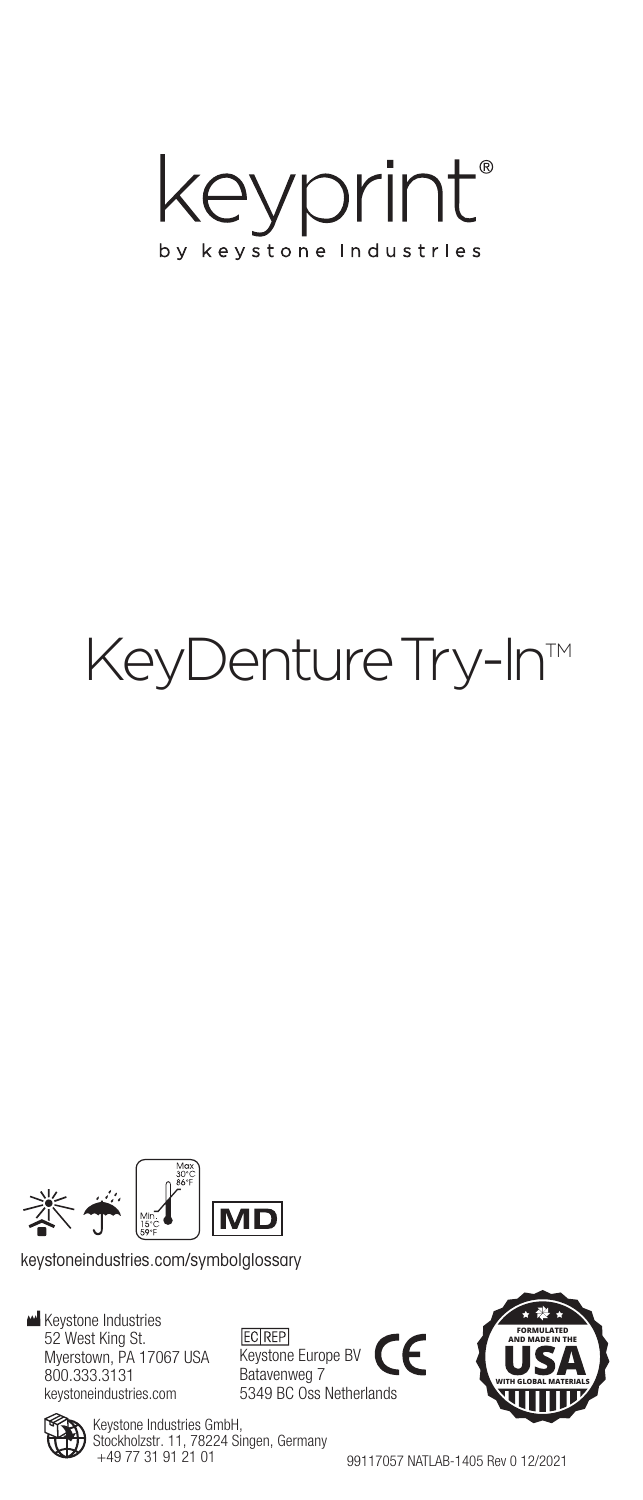$\textcircled{\tiny{H}}$  for the fabrication of try-in dentures VOOR DE VERVAARDIGING VAN TRY-IN-PROTHESEN POUR LA FABRICATION DE PROTHÈSES TRY-IN FÜR DIE HERSTELLUNG VON TRY-IN-PROTHESEN PER LA FABBRICAZIONE DI PROTESI DENTARIE TRY-IN PARA O FABRICO DE DENTADURAS TRY-IN DE ENSAIO NA BOCA PARA LA FABRICACIÓN DE DENTADURAS DE PRUEBA TRY-IN NL DE PT FR IT ES

In case of Emergency: INFOTRAC: 800-535-5053 Outside the US: (001) 800-535-5053 Customer# 76987

CAUTION: US Federal law restricts this device to sale by, or on the order of a dental professional. // Let op: federale (VS) wetgeving beperkt dit apparaat tot verkoop door of in opdracht van een tandarts. // Attention: la loi fédérale américaine limite la vente de cet appareil à un dentiste ou sur son ordre. // Achtung: Laut US-Bundesgesetz darf dieses Gerät nur von einem Zahnarzt oder auf Anordnung eines Zahnarztes verkauft werden. // Attenzione: la legge federale (USA) limita la vendita di questo dispositivo a un dentista o su suo ordine. // Cuidado: A lei federal dos EUA restringe a venda deste dispositivo por ou por ordem de um dentista. // Precaución: la ley federal (EE. UU.) Restringe la venta de este dispositivo a un dentista o por orden del mismo. // Предостережение: Федеральный закон (США) ограничивает продажу данного устройства по заказу стоматолога или по его указанию.

Report any serious incident occurring with this device to the manufacturer and applicable Competent Authority of the member state in which the user/patient is established. Signalez tout incident grave survenant avec cet appareil au fabricant et à l'autorité compétente applicable de l'État membre dans lequel l'utilisateur/le patient réside. // Meld elk ernstig incident met dit hulpmiddel aan de fabrikant en de bevoegde autoriteit van de lidstaat waar de gebruiker/patiënt is gevestigd. // Berichten Sie jeden ernsthaften Vorfall, der bei diesem Gerät auftritt, dem Hersteller und der zuständigen Behörde des Mitgliedslandes, in dem der Benutzer/Patient ansässig ist. Comunicare qualsiasi incidente grave dovuto a questo dispositivo, rivolgendosi al produttore e all'autorità competente del Paese in cui vive l'utente/il paziente. // Relate qualquer incidente grave que ocorra com este aparelho ao fabricante e à autoridade competente aplicável do estado-membro no qual o usuário/paciente esteja estabelecido. // Reporte cualquier incidente grave que ocurra con este dispositivo al fabricante y a la autoridad competente del Estado miembro en que esté establecido el usuario/paciente. // О любых серьезных инцидентах, произошедших с данным изделием, необходимо сообщить изготовителю и в соответствующие компетентные органы штата или страны, в которых проживает пользователь/пациент.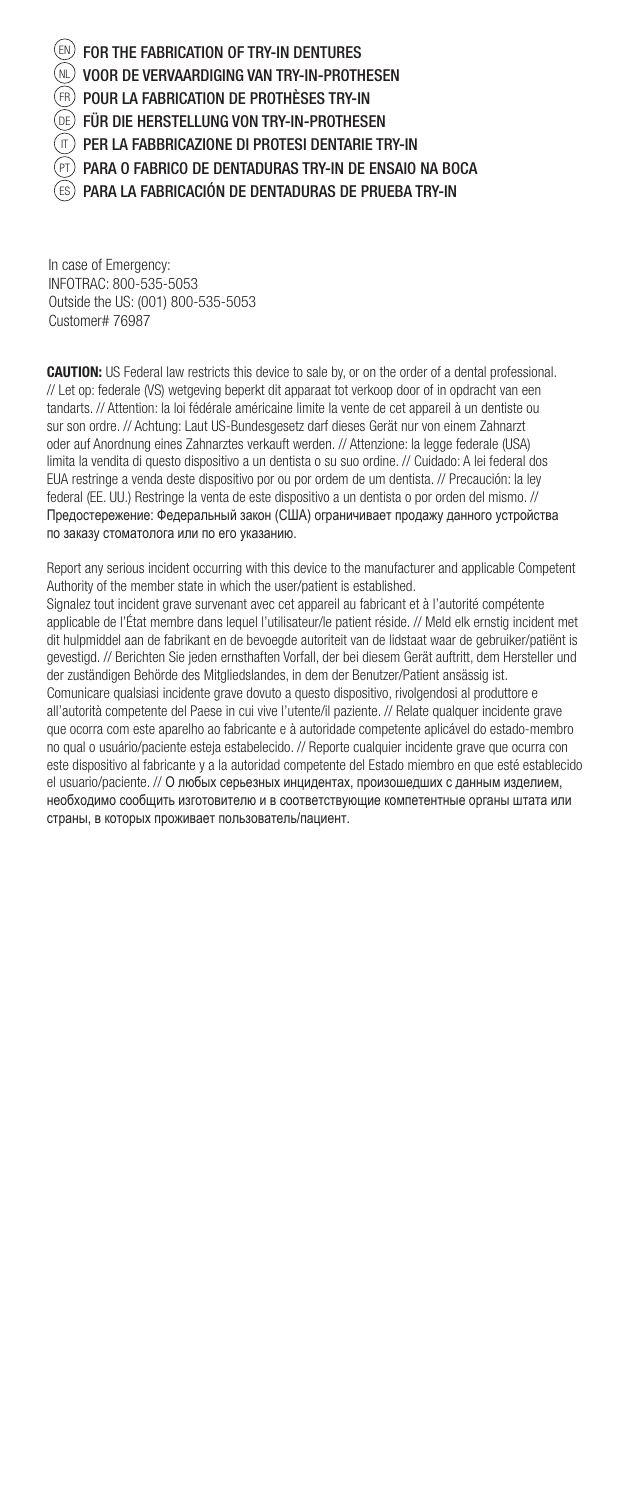## KeyDenture Try-In™ enterprise on the New Only the New Only the New Only the New O 3D PRINTING RESINS | FOR PROFESSIONAL USE ONLY

Indications for Use: KeyPrint® KeyDenture Try-In™ is a liquid biocompatible photopolymer resin indicated for try-in dentures, intended to evaluate bite registration and occlusion for fully and partially edentulous patients.

Product Description: KeyPrint® KeyDenture Try-In™ is designed for additive manufacturing in vat polymerization 3D printers utilizing wavelengths between 385nm-405nm. KeyPrint KeyDenture Try-in™ is intended to be used within a computer-aided and manufacturing (CAD/CAM) digital dentistry system that includes a 3D scanner, design software, 3D printer, and post-cure unit. For any components that are used in conjunction with the KeyDenture Try-In™ resin, the user should review all applicable product labeling including Instructions for Use, user manuals, and other associated labeling. Strict adherence to all labeling is critical in assuring a safe and effective printed appliance.

Contraindications: Contains acrylate monomers and oligomers which, although rare, may cause an allergic reaction in individuals sensitive to acrylic containing products.

#### Warnings & Precautions:

1. Follow all compatible printer settings and curing times for safe and effective results. Refer to the QR codes.

2. Do not use any devices or components that are not KeyPrint® compatible or deemed acceptable by Keystone Industries. Refer to the QR codes below.

3. Review the product Safety Data Sheet (SDS) prior to use.

4. As per the SDS, wear proper personal protective equipment when handling KeyPrint® resins and uncured printed parts.

5. When pouring the resin, be careful not to splash.

6. Store in a cool, dry place 15°C-30°C (59°F-86°F) and away from light. Ensure that the bottle is capped while not in use.

7. In the unlikely event of a print failure during printing, filter the liquid resin through a mesh screen with pore sizing <200 microns. It is good practice to filter the resin in a vat periodically to prevent print failures.

8. Clean out the printer platform and vat prior to using a different batch of resin. Keystone recommends designating a vat that is specific for each KeyDenture Try-In™ shade. DO NOT mix different batches of the same product.

9. Keystone recommends against reclaiming the resin material without filtering.

Compatible Equipment: To ensure the biocompatibility of the final device, Keystone Industries collaborates with printer manufacturers to provide compatible printer and post-cure settings. Refer to the QR Codes for a full list of compatible printer and post cure units.





*Post Cure Units*

*Compatible Printers*

#### Directions for Use:

1. Ensure the resin is tempered to ambient temperature (20-25°C/68-77°F) prior to printing. 2. Agitate the bottle 1 hour prior to use for a minimum of 5 minutes to ensure all pigments are dispersed within the resin and to avoid bubbles during printing.

3. Once your design is completed per CAD software manufacturer's directions for use, import the design into the CAM software unique to the printer manufacturer.

4. For optimal intaglio accuracy, avoid placing supports in the intaglio surface.

5. Printed parts should be cleaned with Isopropanol alcohol (> 97% purity) within approximately 8 hours from the completion of the print using the wash procedure below.

\* Keystone discourages the use of denatured alcohol or ethanol for cleaning as they may diminish or degrade the quality of the finished parts.

#### Directions for post wash of printed part(s):

1. Using a soft brush or agitation, wash the printed parts in clean Isopropanol alcohol (>97% purity) bath for 30 seconds.

2. Remove printed parts from bath 1 and wash in another clean bath of Isopropanol alcohol (>97% purity) for an additional 30 seconds.

3. Remove printed parts from bath 2 and place in an ultrasonic bath for 2-3 minutes.

4. Remove printed parts from the ultrasonic bath and blow dry using compressed air.

5. Ensure all residual resin is removed from the parts, as residual resin will become shiny and highly noticeable. If resin is still present, use a soft brush to clean that isolated area.

Note: Printed parts should not exceed 5 minutes of IPA exposure as the parts may start to degrade.

#### Directions for post cure of printed part(s):

1. Refer to the QR codes for all compatible post cure settings.

2. For minimal surface defects or warping, allow parts to cool down before handling.

At this stage the medical device is cured and safe with respect to residual monomers.

Note: Prior to delivery to the patient, clean the medical device with soap and water to ensure the device is free of any debris from polishing or prior handling.

**Disposal Considerations: Unused surplus** and non-recyclable liquid resin materials may be considered hazardous waste, dispose of in accordance with all local, regional, national, and international regulations.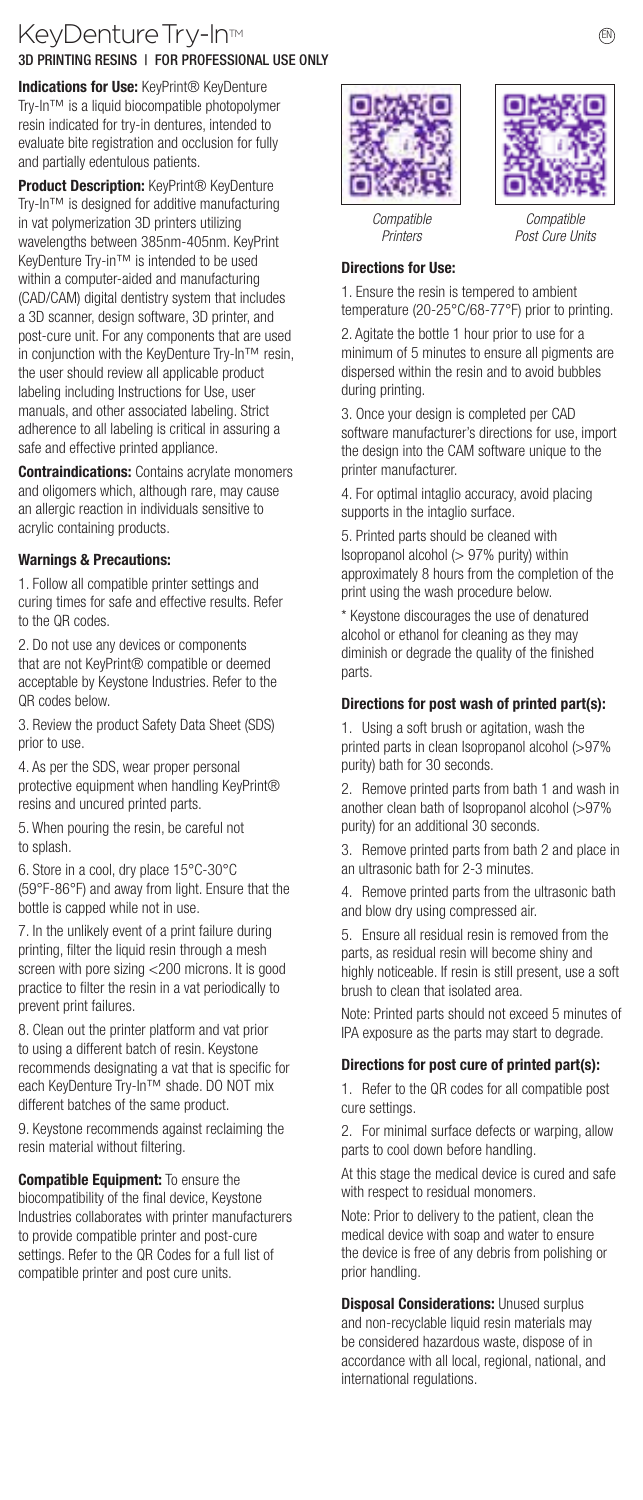## KevDenture Try-In<sup>™</sup> RESINAS PARA IMPRESIÓN EN 3D | SOLAMENTE PARA USO PROFESIONAL

Indicaciones de uso: KeyPrint® KeyDenture Try-In™ es una resina líquida de fotopolímero biocompatible indicada para las dentaduras de prueba Try-In, diseñadas para evaluar el registro de mordida y la oclusión en pacientes completa y parcialmente edéntulos.

Descripción del producto: KeyPrint® KeyDenture Try-In™ está diseñada para la fabricación aditiva en impresoras 3D de polimerización en cubeta capa a capa (VAT) utilizando longitudes de onda entre 385 nm y 405 nm. El objetivo de KeyPrint KeyDenture Try-in™ es usarla en un sistema de odontología digital asistido por ordenador y de fabricación (CAD/CAM) que incluye un escáner 3D, software de diseño, una impresora 3D y una unidad de poscurado. Para todos los componentes que se usan con la resina KeyDenture Try-In™, el usuario debe leer todas las etiquetas correspondientes del producto, incluidas las instrucciones de uso, los manuales del usuario y otras etiquetas asociadas. El cumplimiento estricto de todas las etiquetas es esencial para garantizar la impresión segura y eficaz del aparato.

Contraindicaciones: Contiene monómeros y oligómeros de acrilato, los cuales, aunque en raras ocasiones, pueden causar reacciones alérgicas en personas sensibles a los productos que contienen acrílico.

#### Advertencias y precauciones:

1. Siga todos los ajustes de la impresora compatible y los tiempos de curado para obtener resultados seguros y eficaces. Consulte los códigos QR.

2. No use ningún dispositivo o componente que no sea compatible con KeyPrint® o que Keystone Industries no considere aceptable. Consulte los códigos QR que figuran a continuación.

3. Lea la ficha de datos de seguridad (FDS) antes del uso.

4. De acuerdo con la ficha de datos de seguridad, use equipo de protección personal adecuado al manipular las resinas KeyPrint® y las piezas impresas sin curar.

5. Tenga cuidado de no salpicar al verter la resina.

6. Guárdela en un lugar fresco y seco, entre 15 y 30 °C (59 y 86 °F), y alejada de la luz. Asegúrese de que la botella está tapada mientras no se esté usando.

7. En el caso poco probable de que la impresora falle durante la impresión, filtre la resina líquida usando una criba de malla con tamaño de poro < 200 micrones. Es recomendable filtrar la resina de la cubeta regularmente para prevenir fallos de impresión.

8. Limpie la plataforma de la impresora y la cubeta antes de usar un lote nuevo de resina. Keystone recomienda designar una cubeta específica para cada tono de KeyDenture Try-In™. NO mezcle lotes diferentes del mismo producto.

9. Keystone no recomienda reciclar el material de resina sin filtrarlo.

Equipo compatible: Para garantizar la biocompatibilidad del aparato final, Keystone Industries colabora con fabricantes de impresoras con el fin de proporcionar impresoras y ajustes de poscurado compatibles. Consulte los códigos QR para obtener la lista completa de impresoras y unidades de poscurado compatibles.





*compatibles*

*Impresoras compatibles*

#### Instrucciones de uso:

1. Asegúrese de que la resina está templada a temperatura ambiente (20 a 25 °C [68 a 77 °F]) antes de imprimir.

2. Agite la botella una hora antes del uso durante un mínimo de cinco minutos para garantizar que todos los pigmentos se dispersen en toda la resina y evitar la formación de burbujas durante la impresión.

3. Una vez terminado su diseño de acuerdo con las instrucciones de uso del fabricante del software CAD, importe el diseño al software CAM específico del fabricante de la impresora.

4. Para mayor exactitud del grabado, evite colocar soportes en la superficie de grabado.

5. Las piezas impresas deben limpiarse con alcohol isopropílico (pureza > 97%) en un plazo de 8 horas aproximadamente desde el momento en que se terminaron de imprimir, usando el procedimiento de lavado a continuación.

\*Keystone desaconseja el uso de alcohol desnaturalizado o de etanol para la limpieza, ya que pueden disminuir o degradar la calidad de las piezas terminadas.

#### Instrucciones de poslavado de piezas impresas:

1. Usando un cepillo suave o agitación, lave las piezas impresas en un baño de alcohol isopropílico (pureza > 97 %) durante 30 segundos.

2. Retire las piezas del primer baño y lávelas en otro baño limpio de alcohol isopropílico (pureza > 97 %) durante 30 segundos más.

3. Retire las piezas del segundo baño y colóquelas en un baño ultrasónico durante 2 a 3 minutos.

4. Retire las piezas impresas del baño ultrasónico y séquelas soplando aire comprimido sobre ellas.

5. Asegúrese de que se ha retirado toda la resina residual de las piezas, ya que ésta se vuelve brillante y excesivamente evidente. Si aún hay resina presente, use un cepillo suave para limpiar esa área aislada.

Nota: Las piezas impresas no deben exponerse más de cinco minutos al alcohol isopropílico, ya que pueden empezar a degradarse.

#### Instrucciones de poscurado de la(s) pieza(s) impresa(s):

1. Consulte los códigos QR para obtener todos los ajustes de poscurado compatibles.

2. Para obtener un mínimo de defectos superficiales o de deformaciones, permita que las piezas se enfríen antes de manipularlas.

En esta etapa, el dispositivo médico se cura y es seguro en cuanto a monómeros residuales.

Nota: Antes de entregárselo al paciente, limpie el dispositivo médico con agua y jabón para garantizar que no contenga residuos de pulido o de manipulación previa.

Consideraciones de eliminación: El excedente sin usar y los materiales de resina líquida no reciclables pueden considerarse como desechos peligrosos; desecharlos según las reglamentaciones locales, regionales, nacionales e internacionales.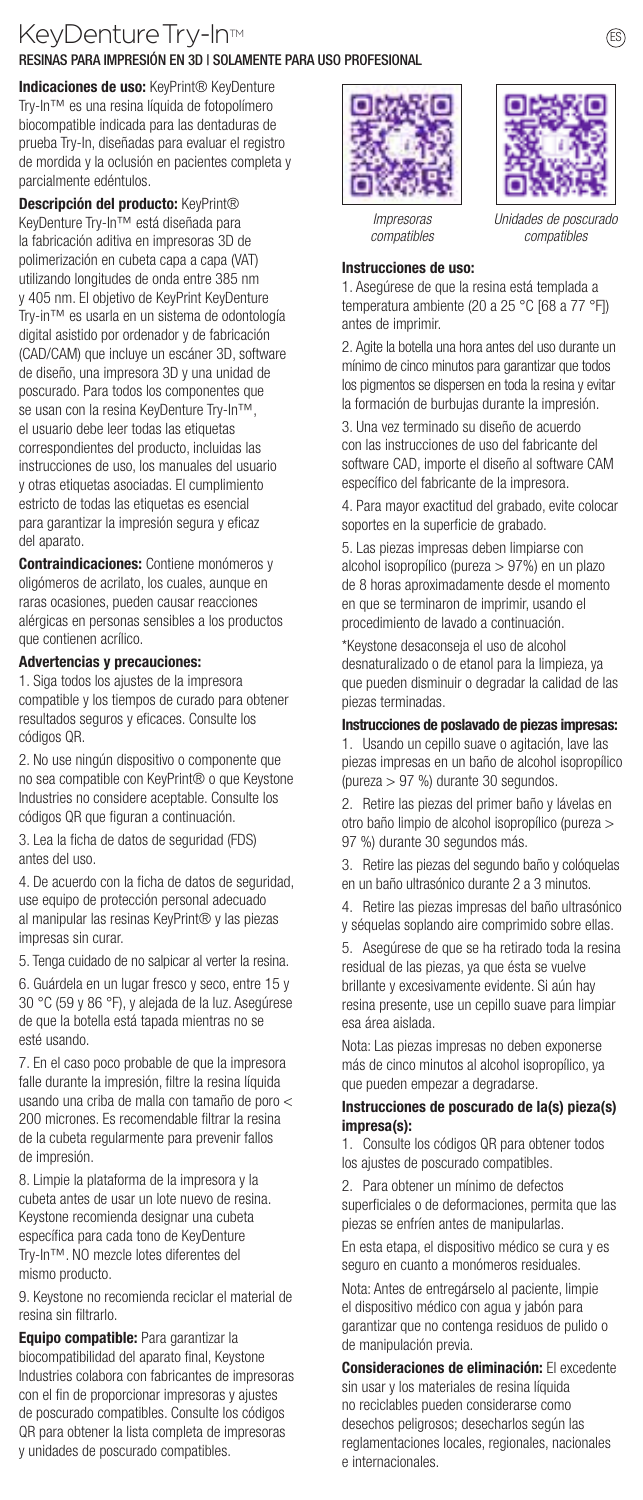### KeyDenture Try-In<sup>™</sup> RESINAS PARA IMPRESSÃO EM 3D | APENAS PARA USO PROFISSIONAL

#### Indicações de utilização: KeyPrint®

KeyDenture Try-In™ é uma resina foto-polímera líquida biocompatível indicada para dentaduras de ensaio na boca, destinada a avaliar a moldagem e a oclusão da mordida, para pacientes completamente ou parcialmente desdentados.

Descrição do produto: KeyPrint® KeyDenture Try-In™ é concebida para fabricação aditiva em impressoras 3D de tina de polimerização, que utilizam comprimentos de onda entre 385 nm e 405 nm. KeyPrint KeyDenture Try-in™ destina-se a ser usada dentro de um sistema de odontologia digital com fabricação assistida por computadores (CAD/CAM) e que inclua um scanner (digitalizador) 3D, software de design, impressora 3D e unidade de após-cura. Para quaisquer componentes que sejam usados em conjunto com a resina KeyDenture Try-In™, o utilizador deverá rever toda a etiquetagem aplicável do produto, incluindo Instruções de Utilização, manuais do utilizador e outra documentação associada. A aderência estrita a toda a documentação/etiquetagem é crucial para assegurar um dispositivo impresso seguro e eficiente.

#### Contra-indicações: Contém acrilatos

monómeros e oligómeros que, embora raramente, poderão causar uma reação alérgica em indivíduos sensíveis a produtos que contêm acrílicos.

#### Avisos e precauções:

1. Siga todas as configurações compatíveis da impressora e os tempos de cura para obter resultados seguros e eficientes. Consulte os códigos QR.

2. Não use dispositivos nem componentes que não sejam compatíveis com KeyPrint® ou que não sejam considerados aceitáveis pela Keystone Industries. Consulte os códigos QR abaixo.

3. Reveja a Folha de Dados de Segurança (FDS/ SDS) do produto antes do seu uso.

4. Conforme indicado na Folha de Dados de Segurança, utilize equipamento de proteção pessoal apropriado quando manejar resinas KeyPrint® e peças impressas não curadas.

5. Quando derramar a resina, tome cuidado para não salpicar.

6. Armazene num local fresco e seco a 15-30 °C (59-86 °F) e que não esteja exposto à luz. Assegure-se de que o frasco esteja tapado quando não estiver a ser utilizado.

7. No caso pouco provável de uma avaria de impressão durante o processo de impressão, filtre a resina líquida através de uma rede de malha com um tamanho de poro < 200 microns. É boa prática filtrar a resina periodicamente numa tina, para evitar falhas na impressão.

8. Limpe a plataforma de impressão e a tina antes de usar um lote diferente de resina. A Keystone recomenda designar uma tina que seja específica para cada cor/tom de KeyDenture Try-In™. NÃO misture diferentes lotes do mesmo produto.

9. A Keystone recomenda que não se recupere material de resina sem o filtrar.

Equipamento compatível: Para assegurar a biocompatibilidade do dispositivo final, a Keystone Industries colabora com os fabricantes das impressoras para fornecer configurações compatíveis de impressoras e de após-cura. Consulte os códigos QR para obter uma lista completa de impressoras e de unidades de após-cura compatíveis.





*Unidades de após compatíveis*

*Impressoras compatíveis*

#### Instruções de utilização:

1. Assegure-se de que a resina foi levada à temperatura ambiente (20-25 °C/68-77 °F) antes da impressão.

2. Agite o frasco 1 hora antes do uso, durante um mínimo de 5 minutos, para assegurar que todos os pigmentos estejam dispersos dentro da resina, e para evitar bolhas durante a impressão.

3. Uma vez que o seu design esteja completo conforme as instruções de utilização do fabricante do software CAD, importe o design para dentro do software CAM que é específico/único do fabricante da impressora.

4. Para uma exatidão ótima do entalho (intaglio), evite colocar apoios na superfície do entalho.

5. As peças impressas deverão ser limpas com álcool isopropanol (> 97% de pureza) dentro de aproximadamente 8 horas desde a impressão ter ficado completada, usando o procedimento de lavagem abaixo.

\*A Keystone trata de dissuadir do uso de álcool desnaturado ou de etanol para a limpeza, porque podem diminuir ou degradar a qualidade das peças acabadas.

#### Instruções para após-lavagem de peças impressas:

1. Usando uma escova macia ou agitação, lave as peças impressas num banho de álcool isopropanol limpo (> 97% de pureza) durante 30 segundos. 2. Retire as peças impressas do 1º banho e lave-as noutro banho limpo de álcool isopropanol (> 97% de pureza) durante 30 segundos adicionais. 3. Retire as peças impressas do 2º banho e coloque-as num banho ultrassónico durante 2 a 3 minutos.

4. Retire as peças impressas do banho ultrassónico e seque-as soprando ar comprimido. 5. Assegure-se de que toda a resina residual seja removida das peças, porque a resina residual irá tornar-se brilhante e muito visível. Se ainda estiver presente resina, use uma escova macia para limpar essa área isolada.

Nota: As peças impressas não deverão exceder 5 minutos de exposição ao álcool isopropanol, porque as peças podem começar a degradar-se.

#### Instruções para após-cura de peças impressas:

1. Consulte os códigos QR para obter todas as configurações compatíveis de após-cura.

2. Para minimizar defeitos às superfícies ou enrugamento, deixe que as peças arrefeçam antes de as manipular.

Nesta fase, o dispositivo médico está curado e é seguro quanto a monómeros residuais.

Nota: Antes da entrega ao paciente, limpe o dispositivo médico com sabão e água, para assegurar que o dispositivo esteja livre de quaisquer detritos de polimento ou de manipulação anterior.

Questões de descarte: Materiais excedentários de resina líquida não usados e não recicláveis poderão ser considerados detritos perigosos, e deverão ser descartados de acordo com os regulamentos locais, regionais, nacionais e internacionais.

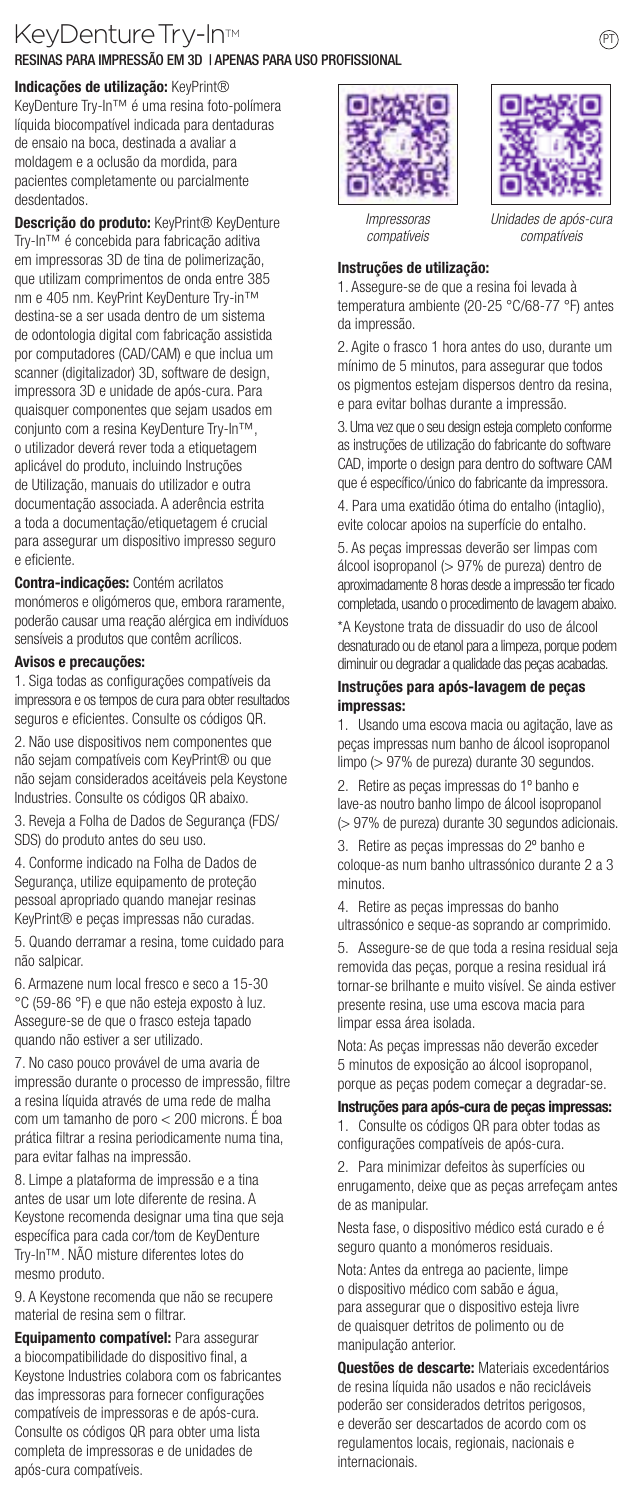# KeyDenture Try-In<sup>™</sup>

RÉSINES D'IMPRESSION 3D RÉSERVÉ À UN USAGE PROFESSIONNEL UNIQUEMENT

Indications d'utilisation : Le produit KeyPrint® KeyDenture Try-In™ est une résine photopolymère liquide biocompatible indiquée pour les prothèses à essayer en bouche afin d'évaluer l'enregistrement occlusal et l'occlusion chez les patients complètement ou partiellement édentés.

Description du produit : Le produit KeyPrint® KeyDenture Try-In™ est conçu pour la fabrication par méthode additive. Il est utilisé dans la cuve pour polymérisation des imprimantes 3D utilisant des longueurs d'onde allant de 385 à 405 nm. Le produit KeyPrint KeyDenture Try-In™ est destiné à être utilisé avec un système numérique dentaire de conception et fabrication assistées par ordinateur (CFAO) qui inclut un scanner 3D, un logiciel de conception, une imprimante 3D et une unité de postpolymérisation. Pour tous les composants utilisés en conjonction avec la résine KeyDenture Try-In™, l'utilisateur doit lire tout l'étiquetage qui se rapporte au produit, y compris le mode d'emploi, les manuels de l'utilisateur et tout étiquetage connexe. Le respect strict de tout l'étiquetage est indispensable pour obtenir un produit imprimé sûr et efficace.

Contre-indications : Contient des monomères et des oligomères acrylates qui, même si cela est rare, peuvent provoquer une réaction allergique chez les personnes sensibles aux produits contenant de l'acrylique.

#### Avertissements et précautions :

1. Suivre tous les paramètres de l'imprimante compatible et les temps de durcissement afin d'obtenir des résultats sûrs et efficaces. Consulter les codes QR.

2. Ne pas utiliser de dispositifs ou de composants qui ne sont pas compatibles avec les produits KeyPrint® ou qui ne sont pas jugés acceptables par Keystone Industries. Consulter les codes QR ci-dessous.

3. Consulter la fiche de données de sécurité (FDS) du produit avant l'utilisation.

4. Comme indiqué dans la FDS, porter un équipement de protection individuelle approprié lors de la manipulation des résines KeyPrint® et des pièces imprimées non polymérisées.

5. Faire attention à ne pas créer d'éclaboussures en versant la résine.

6. Conserver le produit dans un endroit frais et sec dont la température est comprise entre 15 et 30 °C (59 et 86 °F) et à l'abri de la lumière. S'assurer que le bouchon du flacon est bien vissé lorsque le produit n'est pas utilisé.

7. Dans le cas peu probable d'un échec d'impression lors de l'impression, filtrer la résine liquide à l'aide d'un tamis dont la taille des pores est inférieure à 200 microns. Il est conseillé de filtrer la résine de la cuve régulièrement pour éviter les échecs d'impression.

8. Nettoyer la plate-forme de l'imprimante et la cuve avant d'utiliser un lot de résine différent. Keystone recommande de réserver une cuve spécifique pour chaque teinte de résine KeyDenture Try-In™. NE PAS mélanger différents lots d'un même produit.

9. Keystone déconseille de réutiliser la résine sans la filtrer.

Équipement compatible : Afin d'assurer la biocompatibilité du dispositif final, Keystone Industries collabore avec les fabricants d'imprimantes pour fournir des paramètres d'impression et de postpolymérisation compatibles. Consulter les codes QR pour obtenir une liste complète d'imprimantes et d'unités de postpolymérisation.





*Imprimantes compatibles*

*Unités de postpolyméria compatibles*

#### Instructions d'utilisation :

1. S'assurer que la résine est maintenue à la température ambiante (20 à 25 °C [68 à 77 °F]) avant l'impression.

2. Agiter le flacon une heure avant l'utilisation pendant au moins cinq minutes pour assurer que tous les pigments sont dispersés au sein de la résine et éviter la formation de bulles au cours de l'impression.

3. Une fois la conception achevée selon le mode d'emploi du fabricant du logiciel de CAO, importer la conception dans le logiciel de FAO particulier au fabricant de l'imprimante.

4. Pour une exactitude taille-douce optimale, éviter de placer des supports sur la surface taille-douce.

5. Les pièces imprimées doivent être nettoyées avec de l'alcool isopropylique (pureté > 97 %) environ huit heures après la fin de l'impression en utilisant la procédure de nettoyage ci-dessous.

\* Keystone déconseille d'utiliser de l'alcool dénaturé ou de l'éthanol pour le nettoyage, car ceux-ci pourraient diminuer ou dégrader la qualité des pièces finies.

#### Instructions pour le nettoyage après le lavage des pièces imprimées :

1. À l'aide d'une brosse souple ou par agitation, laver les pièces imprimées dans un bain d'alcool isopropylique propre (pureté > 97 %) pendant 30 secondes.

2. Retirer les pièces imprimées du premier bain et les laver à nouveau dans un second bain d'alcool isopropylique propre (pureté > 97 %) pendant 30 secondes.

3. Retirer les pièces imprimées du second bain et les placer dans un bain à ultrasons pendant deux à trois minutes.

4. Retirer les pièces imprimées du bain à ultrasons et les sécher à l'aide d'air comprimé.

5. S'assurer que la résine résiduelle est retirée des pièces, car elle deviendra brillante et sera très visible. S'il reste encore de la résine, utiliser une brosse souple pour nettoyer la zone concernée.

Remarque : Les pièces imprimées ne doivent pas être exposées plus de cinq minutes à l'alcool isopropylique car elles risqueraient de commencer à se dégrader.

#### Instructions pour la postpolymérisation des pièces imprimées :

1. Consulter les codes QR pour voir quels sont les paramètres de postpolymérisation compatibles.

2. Pour éviter un minimum de défauts de surface ou la déformation des pièces, les laisser refroidir complètement avant de les manipuler.

À ce stade, le dispositif médical est polymérisé, sans danger quant aux monomères résiduels.

Remarque : Avant la livraison au patient, nettoyer le dispositif médical avec de l'eau et du savon pour s'assurer qu'il ne contient pas de débris résultant du polissage ou d'une manipulation antérieure.

Considérations relatives à l'élimination : Tout excédent non utilisé et non recyclable de résine liquide peut être considéré comme un déchet dangereux ; il doit être éliminé conformément à la réglementation en vigueur.

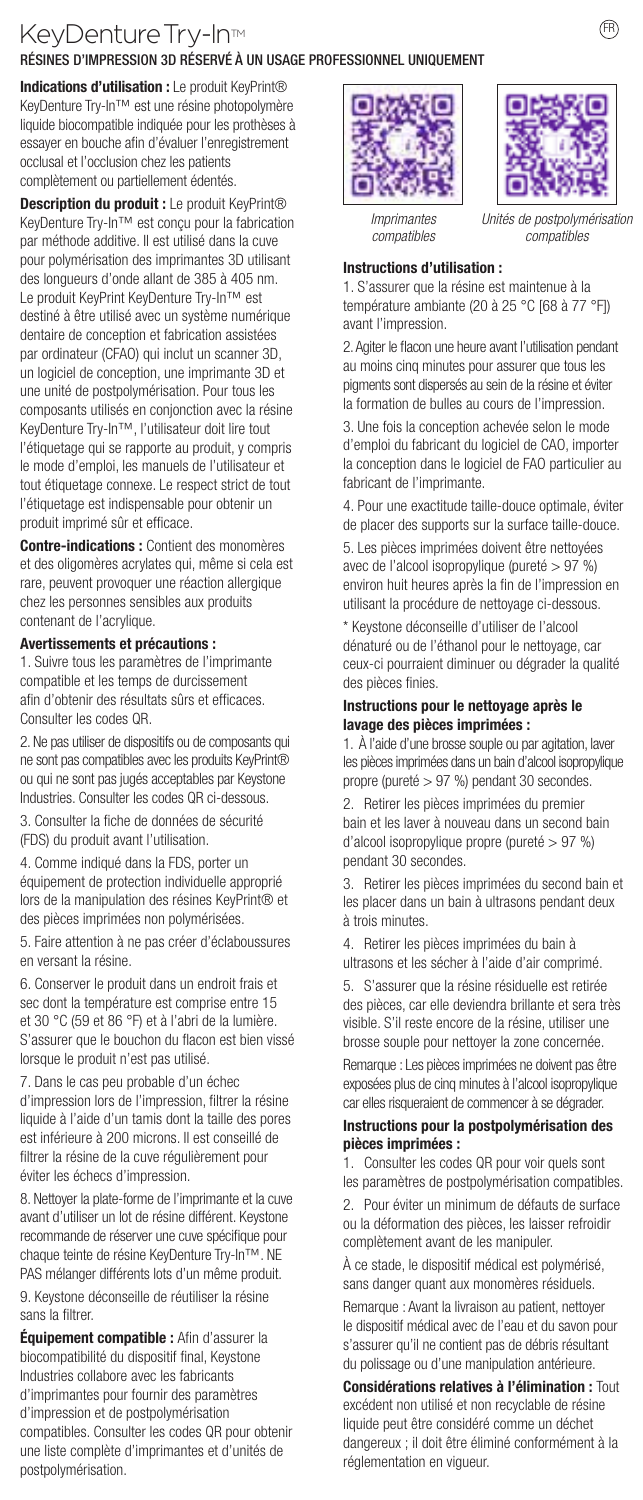## KeyDenture Try-In<sup>™</sup> 3D-DRUCKHARZE | NUR FÜR DEN PROFESSIONELLEN GEBRAUCH

#### Indikationen für die Verwendung:

KeyPrint® KeyDenture Try-In™ ist ein flüssiges biokompatibles Photopolymerharz für Try-In-Prothesen, vorgesehen zur Evaluierung von Bissregistrierung und Okklusion bei zahnlosen und teilbezahnten Patienten.

Produktbeschreibung: KeyPrint® KeyDenture Try-In™ wurde entwickelt für die additive Herstellung in Wannenpolymerisations-3D-Druckern unter Verwendung von Wellenlängen zwischen 385 und 405 nm. KeyPrint KeyDenture Try-in™ ist für die Verwendung in einem computergestützten Designund Produktionssystem (CAD/CAM) für digitale Zahnheilkunde vorgesehen, das einen 3D-Scanner, Konstruktionssoftware, 3D-Drucker und ein Nachhärtungsgerät umfasst. Für alle Komponenten, die in Verbindung mit dem KeyDenture Try-In™ Harz verwendet werden, sollte sich der Anwender alle anwendbaren Produktanforderungen einschließlich Gebrauchsanweisung, Benutzerhandbüchern und anderen zugehörigen Kennzeichnungen durchlesen. Um eine sichere und effektiv gedruckte Vorrichtung zu gewährleisten, ist eine strikte Einhaltung aller Produktanforderungen unerlässlich.

Kontraindikationen: Enthält Acrylatmonomere und -oligomere, die, obwohl seltenen, bei gegenüber acrylhaltigen Produkten empfindlichen Personen allergische Reaktionen hervorrufen können.

Warnungen und Vorsichtsmaßnahmen: 1. Für sichere und effektive Resultate sind alle kompatiblen Druckereinstellungen und Aushärtungszeiten zu befolgen. Für Weiteres, siehe QR-Codes.

2. Keine Geräte oder Komponenten verwenden, die nicht mit KeyPrint® kompatibel oder von Keystone Industries als akzeptabel gekennzeichnet sind. Für Weiteres, siehe nachstehende QR-Codes.

3. Vor der Verwendung das Sicherheitsdatenblatt aufmerksam durchlesen.

4. Beim Umgang mit KeyPrint®-Harzen und nicht ausgehärteten gedruckten Teilen die richtige persönliche Schutzausrüstung tragen, wie auf dem Sicherheitsdatenblatt angegeben.

5. Beim Gießen des Kunstharzes darauf achten, dass es nicht spritzt.

6. An einem kühlen, trockenen Ort bei 15–30 °C (59–86 °F) und vor Licht geschützt aufbewahren. Sicherstellen, dass die Flasche verschlossen ist, wenn sie nicht verwendet wird.

7. In dem unwahrscheinlichen Fall eines Druckfehlers während des Drucks das Flüssigkunstharz durch ein Maschensieb mit einer Maschenweite von < 200 Mikron filtern. Es wird empfohlen, das Kunstharz in einer Wanne regelmäßig zu filtern, um Druckfehler zu vermeiden.

8. Vor der Verwendung einer anderen Charge Kunstharz die Druckerplattform und Wanne reinigen. Keystone empfiehlt die Zuordnung einer spezifischen Wanne für jede Farbe von KeyDenture Try-In™. KEINE verschiedenen Chargen des gleichen Produkts vermischen.

9. Keystone empfiehlt, von der Aufarbeitung von Kunstharz ohne Filterung abzusehen.

Kompatible Geräte: Um die Biokompatibilität des finalen Produkts sicherzustellen, arbeitet Keystone Industries mit Druckerherstellern zusammen, um kompatible Drucker- und Nachhärtungseinstellungen zur Verfügung zu stellen. In den QR-Codes finden Sie eine vollständige Liste von kompatiblen Druckern und Nachhärtungsgeräten.





*Kompatible Drucker*

*Kompatible Nachhärtungsgeräte*

#### Gebrauchsanweisung:

1. Das Harz muss vor dem Drucken auf Umgebungstemperatur (20–25 °C/68–77 °F) temperiert sein.

2. Die Flasche 1 Stunde vor der Verwendung mindestens 5 Minuten lang agitieren, um sicherzustellen, dass alle Pigmente innerhalb des Harzes verteilt sind und Blasen während des Druckens zu vermeiden.

3. Wenn Ihre Konstruktion gemäß den Hersteller-Gebrauchsanweisungen der CAD-Software abgeschlossen ist, importieren Sie diese in die spezielle CAM-Software des Druckerherstellers.

4. Für optimale Tiefdruckgenaujgkeit keine Unterstützungen in der Tiefdruckoberfläche platzieren. 5. Gedruckte Teile sollten innerhalb von 8 Stunden nach Abschluss des Drucks anhand des unten stehenden Waschverfahrens mit Isopropanol-Alkohol (> 97 % Reinheit) gereinigt werden.

\*Keystone rät davon ab, denaturierten Alkohol oder denaturiertes Ethanol zur Reinigung zu verwenden, da dies die Qualität der fertig gedruckten Teile beeinträchtigen oder verschlechtern kann.

#### Anweisungen für das Nachwaschen von gedruckten Teilen:

1. Mit einer weichen Bürste oder durch Agitation die gedruckten Teile 30 Sekunden lang in einem sauberem Bad mit Isopropanol-Alkohol (> 97 % Reinheit) waschen.

2. Gedruckte Teile aus Bad 1 nehmen und weitere 30 Sekunden in einem anderen sauberen Bad mit Isopropanol-Alkohol (> 97 % Reinheit) waschen.

3. Gedruckte Teile aus Bad 2 nehmen und für 2–3 Minuten in ein Ultraschallbad legen.

4. Gedruckte Teile aus dem Ultraschallbad nehmen und mit Druckluft trocken blasen.

5. Sicherstellen, dass alle Harzreste von den Teilen entfernt sind, da Harzreste glänzend und sehr auffällig werden. Wenn noch Harz vorhanden ist, diesen isolierten Bereich mit einer weichen Bürste reinigen.

Hinweis: Gedruckte Teile sollten nicht länger als 5 Minuten Kontakt mit Isopropanol haben, da sie sich sonst abzubauen beginnen können.

#### Anweisungen für das Nachhärten von gedruckten Teilen:

1. In den QR-Codes finden Sie alle kompatiblen Nachhärtungseinstellungen.

2. Für minimale Oberflächendefekte oder Verziehungen Teile vor der Handhabung abkühlen lassen.

An diesem Punkt ist das Medizinprodukt ausgehärtet und bezüglich Restmonomeren sicher. Hinweis: Vor der Eingliederung am Patienten das Medizinprodukt mit Seife und Wasser reinigen, um sicherzustellen, dass es frei von jeglichen Verunreinigungen durch Polieren oder vorherige Handhabung ist.

Entsorgungshinweise: Ungebrauchte überschüssige und nicht recycelbare Flüssigharzmaterialien können als gefährlicher Abfall betrachtet werden und sind unter Beachtung aller lokalen, regionalen, nationalen und internationalen Vorschriften zu entsorgen.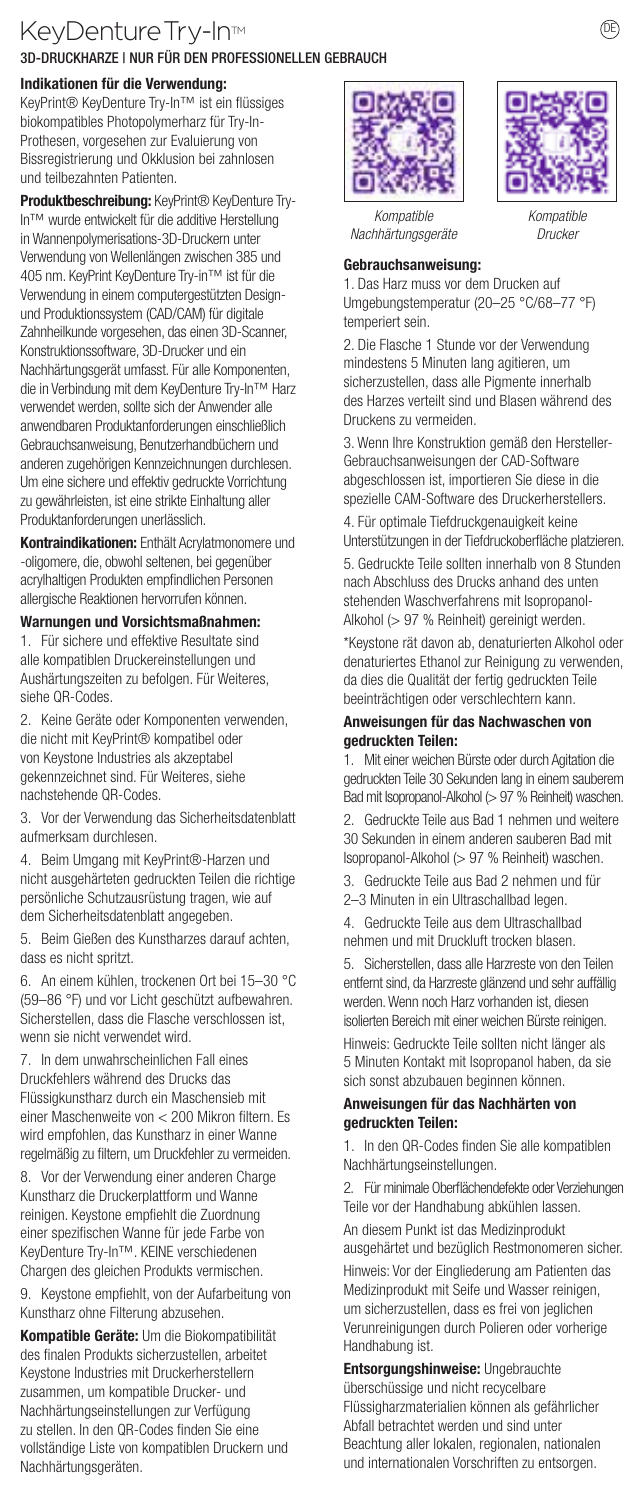## KeyDenture Try-In<sup>™</sup> RESINE PER STAMPA 3D | SOLO PER USO PROFESSIONALE

Indicazioni per l'uso: KeyPrint® KeyDenture Try-In™ è una resina liquida fotopolimerica biocompatibile indicata per le protesi dentarie tryin, destinata alla valutazione della registrazione del morso e dell'occlusione per pazienti parzialmente o completamente edentuli.

Descrizione del prodotto: KeyPrint® KeyDenture Try-In™ è progettata per la manifattura additiva con stampanti 3D per polimerizzazione in vaschetta a lunghezze d'onda comprese tra 385 e 405 nm. KeyPrint KeyDenture Try-in™ è destinata all'utilizzo in un sistema per odontoiatria digitale CAD/CAM (computer-aided and manufacturing, progettazione e produzione computer assistita) che include uno scanner 3D, un software di progettazione, una stampante 3D e un'unità di post-polimerizzazione. Per ciascun componente impiegato insieme alla resina KeyDenture Try-In™, l'utilizzatore dovrà leggere attentamente tutta la documentazione di prodotto appropriata, tra cui le istruzioni per l'uso, i manuali d'uso e altri documenti di accompagnamento. Per garantire la sicurezza e l'efficacia dell'apparecchio stampato, è fondamentale attenersi scrupolosamente a tutta la documentazione.

Controindicazioni: Contiene monomeri e oligomeri acrilati che, sebbene in rare occasioni, possono provocare una reazione allergica nei soggetti sensibili ai prodotti contenenti acrilati.

#### Avvertenze e precauzioni:

1. Per risultati sicuri ed efficaci, attenersi a tutte le impostazioni delle stampanti compatibili e ai tempi di polimerizzazione indicati. Fare riferimento ai codici QR.

2. Utilizzare esclusivamente dispositivi o componenti compatibili con KeyPrint® o ritenuti accettabili da Keystone Industries. Fare riferimento ai codici QR riportati più avanti.

3. Prima dell'uso consultare la scheda dati di sicurezza (SDS).

4. Come indicato nella SDS, indossare adeguati dispositivi di protezione individuale durante l'uso delle resine KeyPrint® e delle parti stampate non polimerizzate.

5. Mentre si versa la resina, prestare attenzione onde evitare schizzi.

6. Conservare in un luogo fresco e asciutto, con temperatura compresa tra 15 e 30 °C (59 e 86 °F) e lontano dalla luce. Assicurarsi di richiudere il flacone quando non viene utilizzato.

7. Nella remota probabilità di un guasto della stampante durante la stampa, filtrare la resina liquida con una rete a maglie la cui dimensione dei pori sia inferiore a 200 micron. È buona prassi filtrare periodicamente la resina in una vaschetta per prevenire guasti alla stampante.

8. Pulire la piattaforma della stampante e la vaschetta prima di utilizzare un altro lotto di resina. Keystone raccomanda di utilizzare una vaschetta specifica per ciascuna tonalità di KeyDenture Try-In™. NON utilizzare insieme lotti diversi dello stesso prodotto.

9. Keystone raccomanda di recuperare il materiale in resina solo dopo aver effettuato il filtraggio.

Apparecchiature compatibili: Per garantire la biocompatibilità del dispositivo finale, Keystone Industries collabora con i produttori di stampanti allo scopo di fornire stampanti e impostazioni di post-polimerizzazione compatibili. Per un elenco completo delle stampanti e delle unità di postpost-polimerizzazione compatibili, fare riferimento ai codici QR.





*Stampanti compatibili*

*Unità di post-polimeni compatibili*

#### Istruzioni per l'uso:

1. Prima di procedere alla stampa, assicurarsi che la resina abbia raggiunto la temperatura ambiente (20 25 °C [68-77 °F]).

2. Agitare il flacone 1 ora prima dell'uso per almeno 5 minuti per far sì che tutti i pigmenti si disperdano all'interno della resina e per evitare la formazione di bolle d'aria durante la stampa.

3. Una volta completato il progetto in base alle istruzioni per l'uso del produttore del software CAD, importarlo nel software CAM specifico per il produttore della stampante.

4. Per garantire un'accuratezza ottimale dell'intaglio, evitare di collocare supporti nella superficie di intaglio.

5. Le parti stampate devono essere pulite con isopropanolo (purezza > 97%) entro circa 8 ore dal completamento della stampa, utilizzando la procedura descritta di seguito.

\* Keystone sconsiglia l'utilizzo di alcol denaturato o etanolo per la pulizia in quanto tali sostanze potrebbero ridurre o degradare la qualità delle parti finite.

#### Istruzioni per il post-lavaggio delle parti stampate:

1. Lavare le parti stampate in un bagno di isopropanolo (purezza > 97%) per 30 secondi, utilizzando una spazzola morbida o mediante agitazione.

2. Rimuovere le parti stampate dal bagno 1 e lavarle in un altro bagno di isopropanolo (purezza > 97%) per altri 30 secondi.

3. Rimuovere le parti stampate dal bagno 2 e collocarle in un bagno a ultrasuoni per 2-3 minuti.

4. Rimuovere le parti stampate dal bagno a ultrasuoni e asciugarle utilizzando aria compressa.

5. Assicurarsi che tutta la resina residua venga rimossa dalle parti, perché potrebbe diventare lucida e molto evidente. Se è presente ancora della resina, utilizzare una spazzola a setole morbide per pulire quell'area isolata.

Nota: le parti stampate non devono superare i 5 minuti di esposizione all'isopropanolo perché potrebbero iniziare a degradarsi.

#### Istruzioni per la post-polimerizzazione delle parti stampate:

1. Per tutte le impostazioni di post-postpolimerizzazione compatibili fare riferimento ai codici QR.

2. Per ridurre al minimo le deformazioni o i difetti delle superfici, far raffreddare le parti prima di manipolarle.

A questo punto il dispositivo medico è polimerizzato e sicuro relativamente ai monomeri residui.

Nota: prima di consegnare il dispositivo medico al paziente o prima di manipolarlo, pulirlo con acqua e sapone per eliminare i residui della lucidatura.

Considerazioni sullo smaltimento: I materiali in resina liquida in eccesso inutilizzati e non riciclabili possono essere considerati rifiuti pericolosi;

smaltirli conformemente a tutti i regolamenti locali, regionali, nazionali e internazionali.